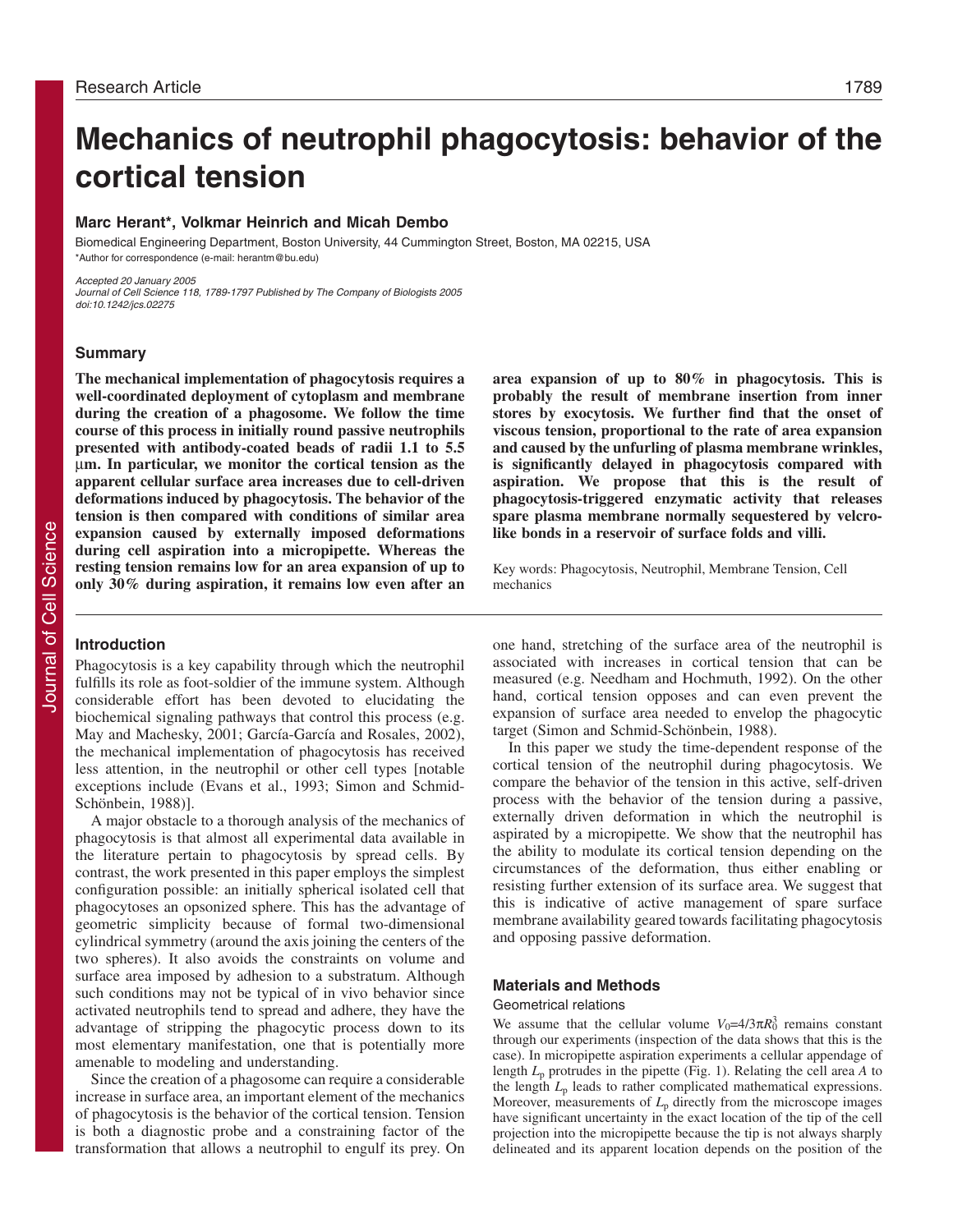

**Fig. 1.** (A) Layout of the experimental chamber with micropipette access from each side. (B) Measurement of the surface tension by a law of Laplace method. (C) Two geometries of phagocytosis.

image plane. It is therefore for convenience and without real loss of accuracy that we use the following approximate relation:

$$
A = 4\pi R^2 + 2\pi R_p [L_p - (R_0 - \sqrt{R_0^2 - R_p^2})], \qquad (1)
$$

where the radius  $R$  of the body of the cell outside the pipette is related to  $L_p$  through the constant volume relation:

$$
R = \left(\frac{3}{4\pi} (V_0 - [L_p - (R_0 - \pi \sqrt{R_0^2 - R_p^2})] R_p^2) \right)^{1/3}.
$$
 (2)

The correction to  $L_p$  in brackets comes from the natural protrusion of a spherical undeformed cell into the pipette.

In phagocytosis experiments, the configuration after engulfment is typically intermediate between the two geometries depicted in Fig. 1. What we have used for the cell surface area is the average between the two:

$$
A = \frac{1}{2} \left( 4\pi \left[ (R_0^3 + R_\text{p}^3)^{2/3} + R_\text{p}^2 \right] + 4\pi \left[ R_0^2 + 2R_\text{p}^2 \right] \right) . \tag{3}
$$

Such an approximation is coarse, but the difficulty in determining the exact geometric configuration due to uncertainties on what is happening outside the image plane as well as the occasional thinness of the lamellipod that surrounds the bead, make a more sophisticated analysis pointless.

# Bead preparation

Unmodified polystyrene beads (Polysciences, Warrington, PA; nominal bead diameters  $2 \mu m$ ,  $3 \mu m$ ,  $4.5 \mu m$ ,  $6 \mu m$ , and  $10 \mu m$ ) were incubated overnight at 4°C with 10 mg/ml bovine serum albumin (BSA) dissolved in phosphate buffered saline (PBS). The beads were then centrifuged and washed with PBS (without BSA) three times and then incubated for 1 hour at room temperature with polyclonal rabbit anti-BSA antibody (ICN Biomedicals, Aurora, OH). The beads were then centrifuged once more and resuspended in PBS before storage at 4°C. The sustained presence of rabbit-Ig coating on the beads over several weeks was confirmed by Fc-targeted fluorescence labeling

(FITC-conjugated mouse mAb vs γ-chain Rabbit Ig; Sigma, St Louis, MO).

On days of experiments, small amounts of rabbit-Ig-coated beads were retrieved, sonicated, and washed and spun once in PBS. Volume amounts introduced in the experimental chamber were of the order of 1 to 2 µl.

#### Cell and chamber preparation

A microscope chamber with two open sides that provided simultaneous access for two pipettes facing each other was made from polycarbonate. Microscope coverslips were cut in two, and the two halves were sandwiched to the chamber base with vacuum grease as shown in Fig. 1. The small vertical distance between the cover glasses (2 mm) created sufficient capillary force to retain the buffer in the chamber.

On days of experiments, a drop of whole blood was obtained by finger prick and immediately suspended in heparinized calcium and magnesium-free Hanks' balanced salt solution (HBSS; Sigma, St Louis, MO). A volume amount of the order of 1 to 2 µl was then introduced in the experimental chamber and neutrophils selected visually among the backround erythrocytes. The chamber medium consisted of heparinized HBSS (with Ca and Mg; Sigma) with 10% autologous plasma.

## Micromanipulation

Micropipettes were made from 1 mm (OD) borosilicate glass-tube capillaries (Kimble Glass, Vineland, NJ) that were pulled in a pipette puller (David Kopf Instruments, Tujunga, CA) to tip diameters in the range of 2 to 3  $\mu$ m (ID). Computer-controlled, motorized three-axis translation stages (Newport Corp., Irvine, CA) allowed for coarse pipette positioning and micromanipulation. The pipettes were connected to water reservoirs that could be translated vertically to apply precise suction pressures. Alternatively, the desired pressures could be set quickly by evacuation of the air volume enclosed above the water reservoirs using syringes. In both cases, precalibrated transducers (Validyne Engineering, Northridge, CA) reported the instantaneous value of the pipette-aspiration pressure to an LCD display and to the computer with a resolution of 0.1 mm H<sub>2</sub>O ( $\sim$ 1 Pa).

The experiments were observed with an Axiovert inverted microscope (Carl Zeiss Microimaging, Thornwood, NY) using a  $63\times$ objective and brightfield illumination. A cooled 12-bit video camera (SensiCam, The Cooke Corp., Auburn Hills, MI) and a dedicated digitizer enabled us to monitor the experiments on the computer screen (at 30 fps), while simultaneously saving images to hard disk (up to 10 fps) using custom-written software. The SensiCam was attached to a microscope camera port via a  $4 \times$  ZEISS adapter, giving video images with a final magnification of 38 nm/pixel.

A suitable neutrophil was picked up in the main micropipette at a low initial holding pressure ∆*P* that produced a small projection length *L*<sup>p</sup> (see Fig. 1 for notation). In phagocytosis experiments, a second pipette was used to pick up a test bead and bring it into brief contact with the neutrophil. Bead-neutrophil adhesion was almost always immediate, in which case the test bead was released from its holding pipette.

## Measurement of the cortical tension

The law of Laplace method is used (Evans and Yeung, 1989) to determine the cortical tension (γ) of a partially aspirated neutrophil. The basic idea is that the critical pressure difference ∆*P* at which the cell maintains an appendage of stationary length in an aspirating micropipette is related to the tension through the expression:

$$
\gamma = \frac{R_{\rm p}\Delta P}{2(1 - R_{\rm p}/R)} \,, \tag{4}
$$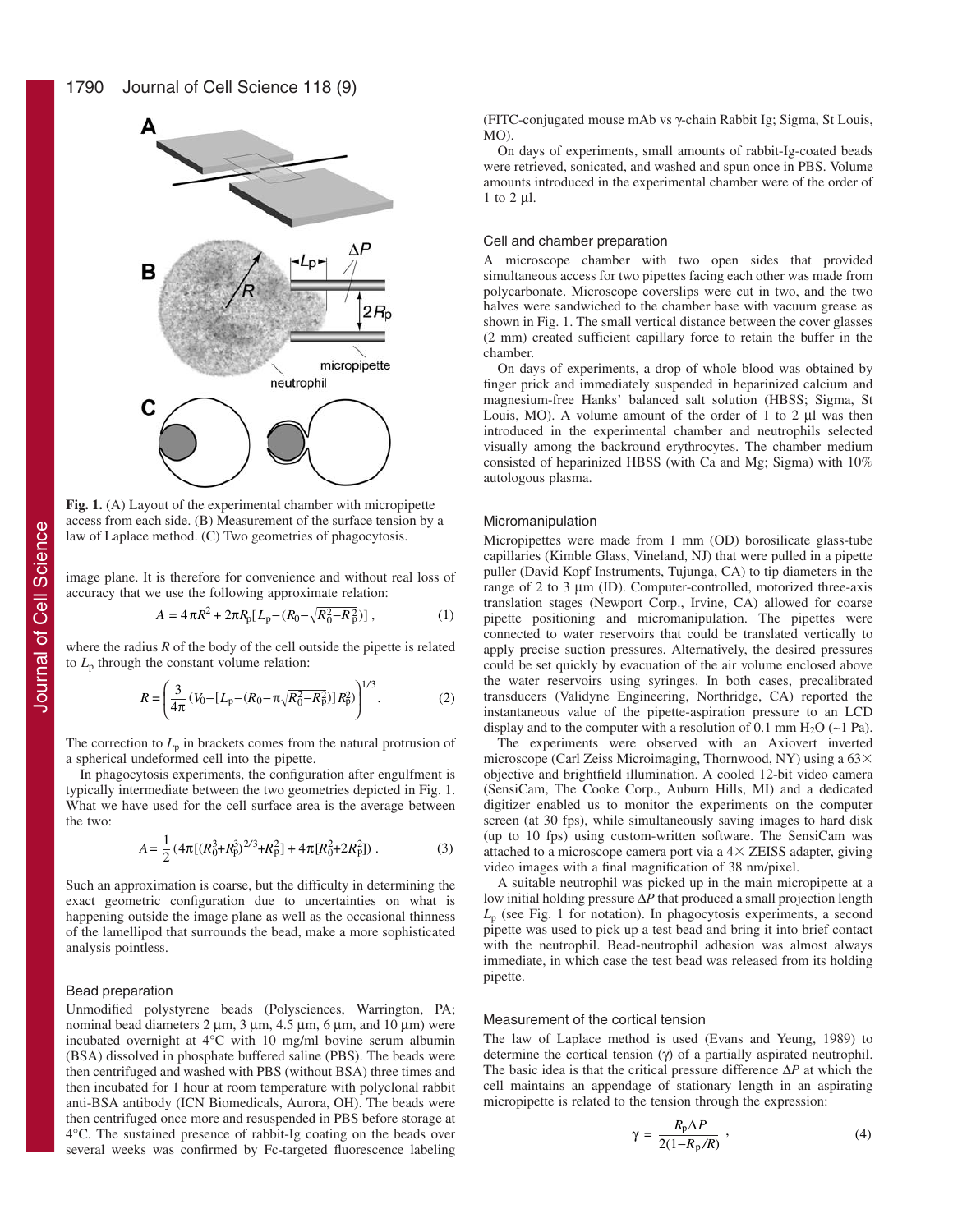where the symbols are as defined in Fig. 1. To monitor the membrane tension during phagocytosis, the aspiration pressure was continually adjusted in such a way that the projection length remained nearly constant.

#### Cortical tension

Our starting point is a previously proposed quantitative model that relates the neutrophil cortical tension to changes in apparent cellular area. This model was found to account for the dynamics of cell aspiration into a micropipette and for tension behavior during the formation of an isolated pseudopod following activation with fMLP (Herant et al., 2003). One objective of this work is to ascertain how far this model is applicable in the context of phagocytosis. The main properties of this model are that (1) gradients of cortical tension quickly equilibrate around the cell surface so that the tension is close to uniform over the cell, (2) cortical tension in steady state is determined through a constitutive law by the apparent cell surface area relative to its undeformed (spherical) area, and (3) that cortical tension during dynamical transformation is determined by the cell area and its rate of change.

Cellular deformation changes the apparent cell surface area *A* which is the macroscopic surface area of the cell as seen by light microscopy (we include in *A* the area of the nascent phagosome). By contrast, we label  $A<sub>u</sub>$  the true microscopic surface area of membrane that includes the multitude of folds and villi observable by electron microscopy (e.g. Needham and Hochmuth, 1992) but hidden to optical microscopy. Those wrinkles constitute a membrane reserve available for cellular deformation that allow *A* to vary despite membrane inextensibility. One should note, however, that  $A<sub>u</sub>$  may also vary due to insertion of new membrane from intracellular vesicular stores. Prior work has shown that the maximum plasma membrane area that is rapidly available (time scale of less than a minute, presumably without vesicle recruitment and simply from wrinkle unfurling) is  $\sim 2.1A_0$ , where  $A_0$  is the initial apparent area of the spherical neutrophil. At longer time scales or during phagocytosis, this becomes 2.5 to 3*A*0, presumably due to the ability to recruit vesicular membrane (Schmid-Schönbein et al., 1980; Simon and Schmid-Schönbein, 1988; Evans and Yeung, 1989; Ting-Beall et al., 1993). Let the surface tension of the membrane be γ. It is convenient to split  $γ$  into two components:

$$
\gamma = \gamma_{\rm el} + \gamma_{\rm vis} \,. \tag{5}
$$

The term  $\gamma_{el}$  is the cortical tension under static conditions and  $\gamma_{vis}$  is the additional tension when *A* is rapidly increasing (unfurling of membrane folds).

The elastic contribution to the cortical tension is modeled by a simple linear function:

$$
\gamma_{\rm el} = \gamma_0 + k \frac{A - A_0}{A_0} \,, \tag{6}
$$

where *k* is the elastic expansion modulus,  $\gamma_0$  is the baseline surface tension when the cell is spherical. Herant et al. used  $\gamma_0$ =0.025 mN m<sup>-1</sup> and *k*=0 based on aspiration and pseudopod protrusion studies (Herant et al., 2003).

The viscous resistance to area expansion is probably due to the irreversible (on short timescales) work of breaking the bonds that hold wrinkles of spare membrane together. It requires more force to convert wrinkles into 'covering membrane' if these bonds have to be broken quickly. The viscous contribution to the surface tension is modeled by a simple linear constitutive relation:

$$
\gamma_{\text{vis}} = \begin{cases}\n0 & \text{if } \frac{dA}{dt} \le 0 \text{ or } A \le A(1+\epsilon) \\
\sqrt{\frac{dA}{dt}} & \text{if } \frac{dA}{dt} > 0 \text{ and } A > A(1+\epsilon)\n\end{cases} (7)
$$

Here the coefficient v is a surface viscosity that is only operative for positive area dilation. We further introduce a viscous slack ε which is envisioned to represent the fraction of the initial cell area that can be taken up before it is necessary to break bonds for further expansion. Herant et al. found  $v=75$  mN<sup>-1</sup> s,  $\varepsilon=5\%$  (Herant et al., 2003).

This model leads to a number of expectations for the behavior of the cortical tension during phagocytosis.

(1) For very small beads, and at the beginning of the phagocytosis of larger beads, cortical tension should remain constant because area expansion is below the viscous slack threshold.

(2) For larger beads, there should be a transient increase of cortical tension during the stage of rapid area production to create a phagosome. The tension should return near baseline postphagocytosis as area expansion ceases.

(3) Post-phagocytosis (steady state) cortical tension should increase with the phagocytosis of larger beads because of higher area expansion.

(4) If a cell is pre-stretched prior to phagocytosis, then the viscous slack will be taken up, and even for the ingestion of a small particle, one should see a transient rise in surface tension.

## **Results**

#### Passive deformation

Passive aspiration of neutrophils has been studied previously by several groups (e.g. Evans and Yeung, 1989; Tsai et al., 1993; Drury and Dembo, 2001). The main reason to revisit the issue here is to provide a rigorous basis for comparison with the phagocytosis experiments. In particular, prior studies have used buffers without calcium to reduce the probability of neutrophil activation. Considering that our phagocytosis experiments take place in a buffer with calcium [otherwise, we found that bead uptake occurs at a low rate (Ducusin et al., 2003)] we felt it necessary to obtain data on passive cell deformation in the presence of this obviously important ion. Two kinds of experiments were performed: (1) static measurements of the cortical tension at steady state for various increases of cell surface area, and (2) dynamic measurements of the cortical tension under various rates of area expansion during aspiration.

#### Elastic surface tension

By setting a micropipette aspiration pressure ∆*P* greater than that corresponding to the resting cortical tension  $\gamma_0$  of the round cell by Eqn 4, it is possible to determine cortical tension versus surface area. For instance Fig. 2 shows that applying a constant aspiration pressure of  $0.4 \text{ cm H}_2\text{O}$  with a pipette of radius 1.2 µm on a neutrophil of radius 4.1 µm eventually results in a constant dilation in cell macroscopic surface area of 16% (due the partial aspiration of the cell into the micropipette). According to Eqn 4, this corresponds to a cortical tension of 0.033 mN  $m^{-1}$  for a 16% area expansion. Results from ~40 cells are shown in Fig. 3. Despite scatter indicating heterogeneity in the population, a few clear trends are observed. First, increases of cortical tension occur even for small area expansions, and, at the level of uncertainty afforded by the data, there is no evidence of a threshold effect for the increase of cortical tension. Second, there is a marked increase in stiffness that takes place at a membrane expansion of 25 to 30%. By inspection of Fig. 3, it appears that both the low expansion, soft regime and the high expansion, stiff regime are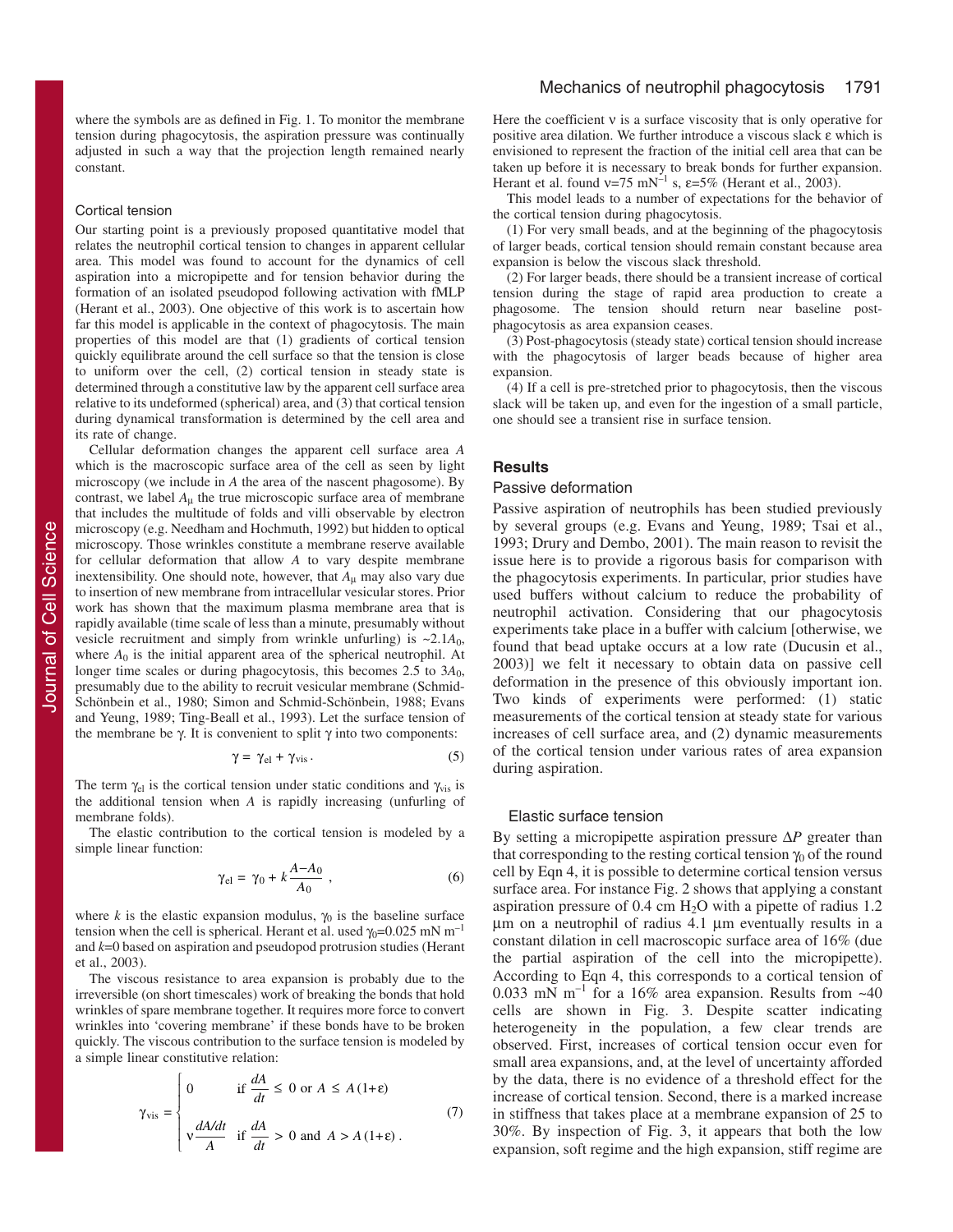approximately linear. A least square fit for area expansions less than 25% yields

$$
\gamma = 0.010 + 0.16 \frac{\Delta A}{A_0} \text{ mN m}^{-1}, \qquad (8)
$$

while a least square fit for area expansion greater than 30% yields

$$
\gamma = -0.50 + 2.14 \frac{\Delta A}{A_0} \text{ mN m}^{-1}. \tag{9}
$$

Combining Eqns 8 and 9 gives the critical area expansion at the transition from the soft to stiff regime which is 26%.

Prior models by Herant et al. used  $\gamma = \gamma_0 = 0.025$  mN m<sup>-1</sup> (*k*=0) for area expansions up to ∼20% (Herant et al., 2003), which is consistent with current data if one averages the tension between 0 and 20% expansion.

#### Viscous surface tension

A previous study (Herant et al., 2003) showed that the major determinant of the dynamics of neutrophil aspiration in micropipettes is the viscous surface tension generated during



**Fig. 2.** Curves showing macroscopic cell area dilation over time during micropipette aspiration (numbers indicate aspiration pressure in cm  $H_2O$ ). (Left) Steady state area expansion under a fixed aspiration pressure. (Right) Initial jump followed by steady expansion (detail of left curve). Neutrophil radius was 4.1 µm and micropipette radius was 1.2 µm.



**Fig. 3.** Cortical tension versus area expansion in neutrophils post partial aspiration  $(\times)$  and in neutrophils post-phagocytosis ( $\square$ ). Each data point represents a different neutrophil. The right panel shows in detail the boxed area in the left panel. Straight lines are fits to the aspiration data at less than 25% expansion (right) and more than 30% expansion (left; see Eqns 8 and 9).

dynamical expansion of cell surface area (see also Drury and Dembo, 2001). For small diameter micropipettes, i.e.  $R_p \ll R_0$ (as is the case here), the surface viscosity completely dominates cytoplasmic viscosity as the primary dissipating force resisting aspiration. In aspiration experiments, the dependence of cell projection length *L*<sup>p</sup> aspirated into the micropipette versus time has a characteristic pattern consisting of an initial jump followed by a steady entry speed. This has been interpreted by Herant et al. as indicative of membrane slack that has to be taken up during the initial jump before viscous surface tension due to area expansion kicks in (Herant et al., 2003).

A typical aspiration curve is given in Fig. 2, where the area expansion is obtained per Eqn 1. Examination of 23 cell aspiration curves yields a distribution of slack areas given by the location of the shoulder in the aspiration curve, and surface viscosity given by the slope of the linear portion (at low area expansion ∼10-20%) of the aspiration curve as a function of aspiration pressure. The histograms in Fig. 4 show a mean slack parameter of  $\varepsilon = 5.7 \pm 0.3\%$  (standard deviation 1.5%) and a mean surface viscosity of  $v=72\pm8$  mN m<sup>-1</sup> s (standard deviation 41 mN  $m^{-1}$  s) for passive aspiration.

These values are in excellent agreement with those derived by Herant et al. for models of neutrophil aspiration using a different dataset ( $\varepsilon$ =5%,  $v=75$  mN m<sup>-1</sup> s) (Herant et al., 2003). Thus, the presence of calcium in the incubating medium does not appear to significantly impact the dynamics of the neutrophil during passive aspiration.

#### Phagocytosis

We studied the time course of neutrophil phagocytosis of Igcoated beads of different radii (Table 1). Bead presentation always resulted in nearly immediate (within seconds) adhesion



**Fig. 4.** (Top left) Histogram of percentage area of slack membrane taken up before viscous surface tension occurs under passive aspiration (24 cells, mean 5.7%, s.d. 1.5%). (Top right) As for top left but in phagocytosis (20 cells, mean 27%, s.d. 11%). (Bottom left) Histogram of the magnitude of the surface viscosity under passive aspiration (28 cells, mean 72 mN  $m^{-1}$  s, s.d. 41 mN  $m^{-1}$  s). (Bottom right) As for bottom left but in phagocytosis (15 cells, mean 200 mN  $m^{-1}$  s, s.d. 100 mN  $m^{-1}$  s).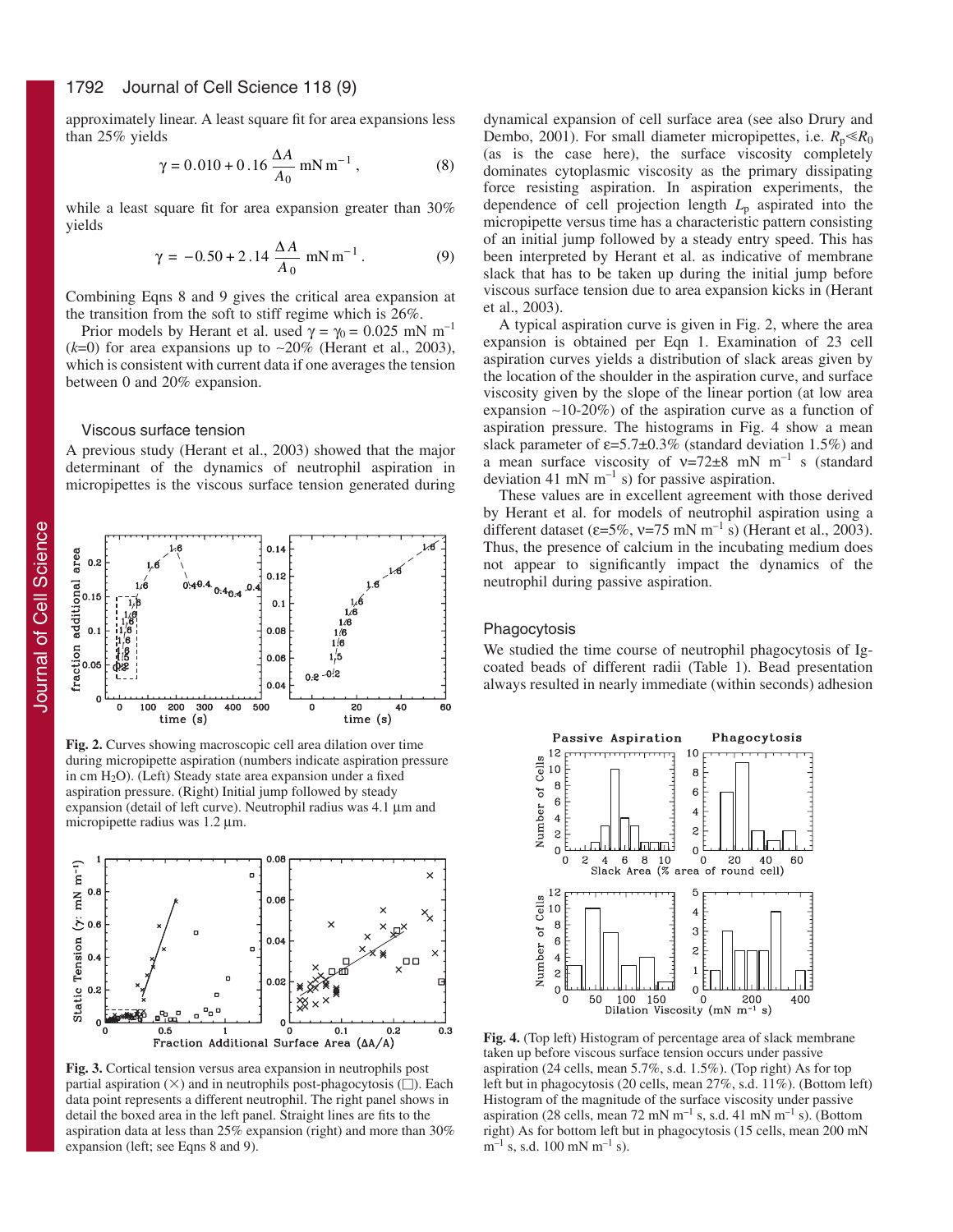| Bead diameter      | N |  |
|--------------------|---|--|
| $2 \mu m$          |   |  |
| $3 \mu m$          | 6 |  |
| $4.5 \mu m$        | 8 |  |
| $6 \mu m$          |   |  |
| $11 \mu m$         | 6 |  |
| $3 \mu m \times 2$ | 3 |  |
| $3 \mu m^*$        |   |  |

to the cell surface. Thereafter, phagocytosis began after various delay times (seconds, minutes, fractions of an hour) and sometimes it never occurred at all. In general, the initiation of phagocytosis was more rapid for larger beads. Phagocytosis of beads of radius >3 µm began immediately after contact and adhesion. Phagocytosis of beads of radius 2-3 µm often took a few minutes to start. For the smallest beads (radius ∼1.2 µm), phagocytosis occurred within 15 minutes of adhesion only

Journal of Cell Science

Journal of Cell Science

 $0 s$  $28<sub>s</sub>$  $43 s$ 170 s Α  $5 \mu m$  $212s$  $272s$  $320 s$  $519s$ B  $64 s$  $414 s$  $168 s$  $29<sub>s</sub>$ C  $401 s$ 544 s D  $37<sub>s</sub>$ 677 s

about 25% of the time, and we were often unable to observe phagocytosis at all. This dependence of phagocytic activity on the size of the phagocytic target is in agreement with previous reports (Koval et al., 1998; Volle et al., 2000).

In our experiments, the beginning of phagocytosis is not a subtle event: once a rim of cytoplasm begins to envelop the bead, there is no reversal and no apparent pause greater than a minute or so until engulfment is complete. This seems to indicate that once a threshold signal is reached, the cell is committed to the phagocytic process. Even when the bead is obviously too large to be enclosed, we never observe the neutrophil 'giving up' and rounding up again.

Images representative of phagocytosis of beads of various radii are shown in Fig. 5. For each phagocytosis, the percentage of the bead engulfed was estimated as a function of time by visual inspection of the images (Fig. 6). Such estimates are 'best guesses' as it is often difficult to tell exactly how far the rim of the phagocytic cup has progressed around the bead.

The time course of the cortical tension was measured by continually adjusting the aspiration pressure of the holding pipette with the goal of keeping the length of the aspirated

> portion of the neutrophil stationary. Images were audited post collection and only time points that showed no motion of the projection, relative to the bracketing before and after frames, were used to determine the tension. Note that the engulfment and tension versus time curves presented in Fig. 6 were found to be typical of the behavior observed for other phagocytoses not shown here.

#### Elastic surface tension

In the course of our phagocytosis experiments, neutrophils begin from a spherical steady-state configuration and eventually return to a roughly ellipsoidal steady-state configuration that includes an internal phagosome (except of course when the bead is too large to be taken up). In the interval, a considerable increase of macroscopic cell area *A* occurs, leading to a significant viscous contribution to the cortical tension (Fig. 6). However, after return to equilibrium when *A* is no longer varying, the tension decreases back to a value that is determined by the elastic static tension  $γ_{el}$ .

Fig. 3 shows the final cortical tension of

**Fig. 5.** (A) Phagocytosis of a bead of radius 1.1 µm by a neutrophil of radius 4.2 µm. (B) phagocytosis of a bead of radius 2.3 µm by a neutrophil of radius  $4.2 \mu m$ . (C) left, phagocytosis of a bead of radius 3.3 µm by a neutrophil of radius 4.5 µm; right, attempted phagocytosis of a bead of radius 5.5 µm by a neutrophil of radius 4.4 µm. (D) Sequential phagocytosis of two beads of radii 1.6 and 1.7 µm by a neutrophil of radius 4.3 µm.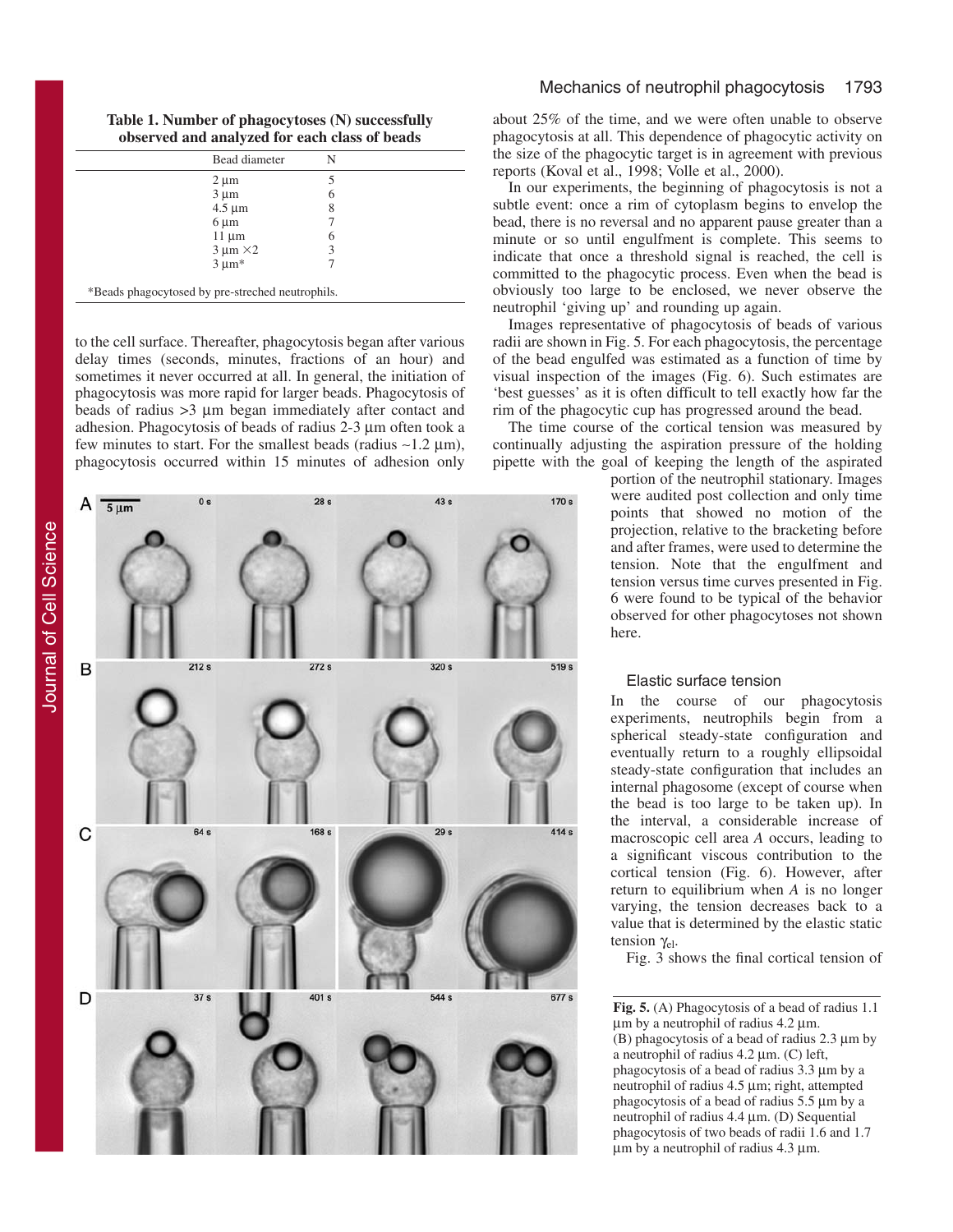

Fig. 6. Percentage of bead circumference phagocytosed ( $\bullet$ ) and neutrophil cortical tension  $(\Box)$  versus time for cases shown in Fig. 5.

the post-phagocytosis neutrophil versus the expenditure of surface area during phagocytosis as given by Eqn 3. Cortical tension remains low for expansions up to about 80% of surface area but then sharply increases in a way that appears similar to the rise of tension seen in passive aspiration when expansion reaches 30%.

#### Viscous surface tension

The rapid increase in macroscopic cell surface area that occurs during phagocytosis leads one to expect a large contribution from the viscous component of the surface tension, as defined in Eqn 7. However, simple inspection of the tension curves shows that the phagocytosis of beads of diameter 2 and 3 µm hardly registers in the tension (this was observed in 11/11 phagocytosis events involving small beads). It is only beads of diameter 4 µm and above that show a robust peak in cortical tension during phagocytosis (Fig. 6). As seen in passive aspiration, this is evidence for a threshold of area increase below which no viscous contribution to the surface tension occurs. This is supported by the finding that, on consecutive phagocytoses of two 3 µm beads by the same

neutrophil, the first bead does not evoke a response in the tension whereas the second does (Fig. 6, this was observed in 3/3 double-phagocytosis events of 3 µm beads). Presumably this indicates that the membrane slack has been taken up by the first bead.

We have evaluated the membrane slack during phagocytosis in two different ways. From our range of bead and neutrophil radii, we estimate the threshold for onset of viscous surface tension to correspond to the phagocytosis of a 1.8 µm bead radius by a neutrophil of radius 4.3 µm. By using Eqn 3, this corresponds to a slack parameter  $\varepsilon$ =29%. The strength of this approach is that the tension curves are unambiguous: either there is or there is not a spike during phagocytosis (Fig. 6). Its weakness is that the determination of the threshold relies on very few (~3) phagocytosis tension curves and that, since we know that the cell population is heterogeneous, outliers might skew the result.

For this reason we have also estimated the threshold by noting that the increase of tension seen with larger beads occurs only after a certain amount of bead circumference has been enveloped. These data are given in histogram form in Fig. 4: mean viscous slack is found to be  $\varepsilon = 27 \pm 3\%$  (standard deviation 11%). Although this measurement is representative of a significant number of cells, it is clouded by the difficulty of precisely determining the extent of a progressing phagocytic cup. Despite this caveat, the agreement with our alternate estimate is reassuring and supportive of its validity.

Finally, we investigated whether the slack is modified by 'pre-stretching' of the neutrophil. For this purpose we studied phagocytosis of small sub-threshold beads by cells that were previously partially aspirated in a micropipette in such a way that the total area expansion would be expected to reach 30% over the spherical configuration. Fig. 7 shows that in this case, the cortical tension does indeed increase during phagocytosis (a rise in cortical tension was observed in 6/7 experiments on phagocytosis of 3 µm beads by pre-stretched neutrophils).

The magnitude of the surface viscosity (Eqn 7) above the slack threshold must be extracted from the data with some care



**Fig. 7.** Phagocytosis of a 1.6 µm radius bead by a 4.2 µm radius neutrophil with a surface area pre-stretched by 14% by aspiration. Percentage of bead circumference phagocytosed ( $\bullet$ ) and neutrophil cortical tension  $(\square)$  versus time.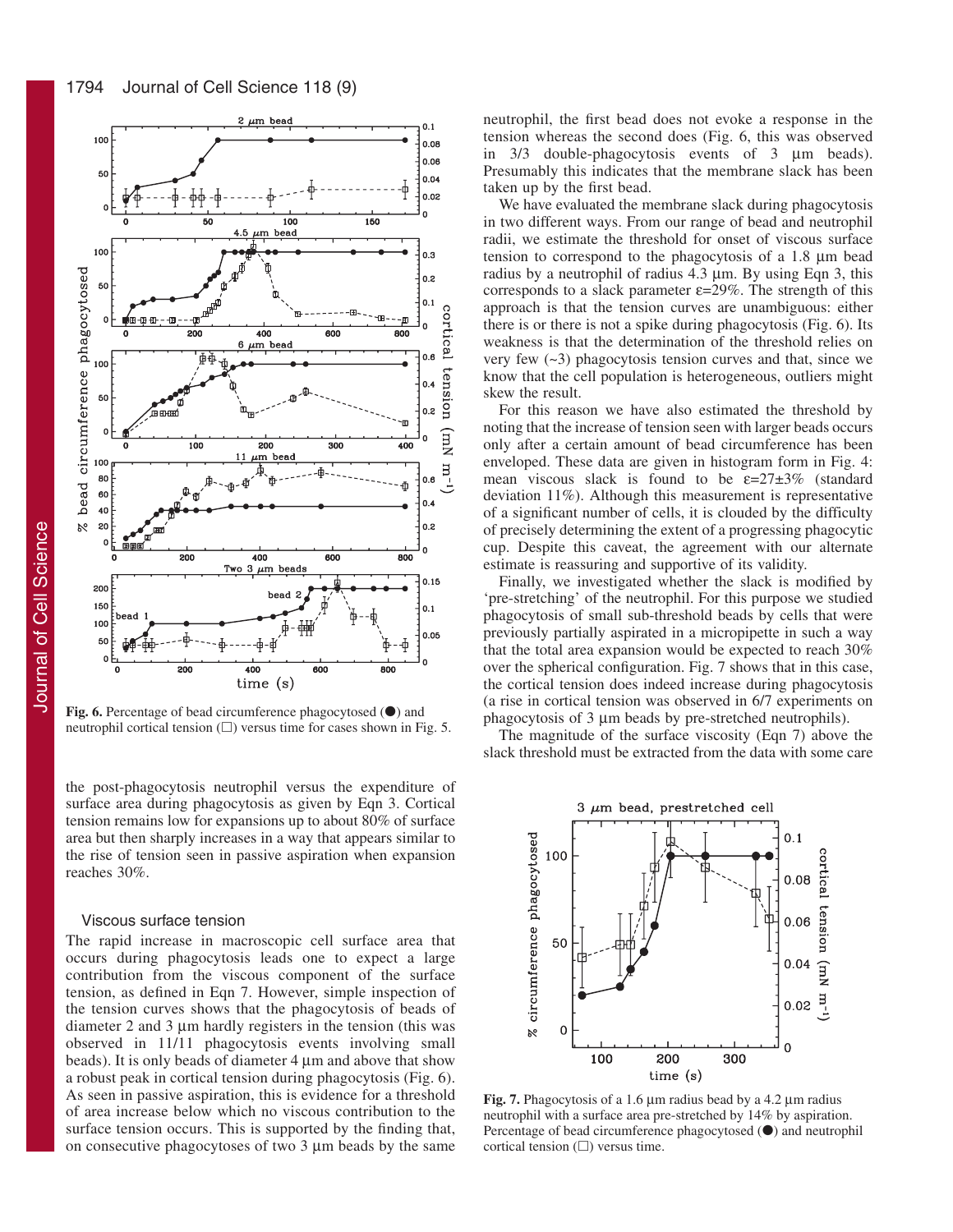since, in contrast to the aspiration experiments, the time-course of area expansion is not precisely known. By rearranging Eqn 5 and integrating, one can write:

$$
\int_{t_s}^{t_f} \gamma_{\text{vis}} \, dt = \int_{t_s}^{t_f} \gamma dt - \int_{t_s}^{t_f} \gamma_{\text{el}} \, dt \,, \tag{10}
$$

where  $t_s$  is the time at which the slack has been taken up during phagocytosis [i.e. when  $A = A_{\text{vis}} = (1 + \varepsilon) A_0$ ] and  $t_f$  is the time after phagocytosis is complete and the tension returns to 'elastic baseline'. The left-hand side term can be computed with the help of Eqn 7:

$$
\int_{t_s}^{t_f} \gamma_{\text{vis}} \, dt = \int_{t_s}^{t_f} \nu \frac{dA/dt}{A} \, dt = \nu \ln \frac{A_f}{A_{\text{vis}}},\tag{11}
$$

where the final area  $A_f$  is given by Eqn 3, and  $A_{vis} = 1.27 A_0$  is as determined above. The first term of the right-hand side of Eqn 10 can be directly integrated from the tension data. As for the second term,  $\gamma_{el}$  is considered to be small and is approximated to be linearly varying in time:

$$
\gamma_{\rm el} \sim (\gamma_f - \gamma_0) \frac{t - t_s}{t_f - t_s} + \gamma_0 \,. \tag{12}
$$

We finally obtain an expression for the surface viscosity:

$$
\mathbf{v} = \frac{\int_{t_s}^{t_f} \gamma dt - \frac{1}{2} (t_f - t_s)(\gamma_f + \gamma_0)}{\ln \frac{A_f}{A_{\text{vis}}}} \tag{13}
$$

Surface viscosities were computed for 15 phagocytoses and are given as a histogram in Fig. 4. The mean viscosity was  $v=205\pm26$  mN m<sup>-1</sup> s with a large standard deviation of 101 mN  $m^{-1}$  s. As discussed below, however, this estimate is fraught with uncertainty related to the increase in total plasma membrane area  $A_{\mu}$  due to exocytosis.

# **Discussion**

#### A compartment picture of surface tension

Excess neutrophil plasma membrane area is stored in folds and villi. During deformations that require an increase in area, membrane is recruited from this reservoir by smoothing out wrinkles, as shown for instance by the disappearance of microvilli in neutrophils during hypotonic swelling (Finger et al., 1996), or by the disappearance of folds in macrophages post-phagocytosis (Petty et al., 1981). It is also accepted that when an area-increasing deforming stress is applied to the cell, surface tension increases and draws membrane out of the wrinkled compartment into the 'covering' compartment (Evans and Kukan, 1984; Schmid-Schönbein et al., 1995; Raucher and Sheetz, 1999).

Following an interpretation previously proposed (Herant et al., 2003), we elaborate on prior work with the following picture of membrane tension (Fig. 8): (1) Wrinkles are stabilized by membrane-cytoskeleton-membrane bonds. (2) Wrinkles see the same surface tension (i.e. are in series). (3) The baseline surface tension is set by the strength of the weakest wrinkle that is at or near thermodynamic equilibrium in the bound/unbound states. (4) When the surface tension increases, the weakest wrinkle is unraveled preferentially thus



**Fig. 8.** (A) Sketch of the contributions from unwrinkling of membrane and from vesicular exocytosis to the increasing macroscopic cell surface area during phagocytosis. (B) Sketch of the hierarchical unraveling of membrane wrinkles with stronger crosslinks as surface tension increases.

releasing membrane from the wrinkle compartment to the covering compartment.

In this two-compartment picture, elastic tension increases with surface area because, as weak wrinkles are recruited, the weakest wrinkle remaining is more tightly bound than previously unraveled wrinkles. Moreover, an additional viscous surface tension component emerges during dynamical expansion of surface area because irreversible breaking of wrinkle-stabilizing bonds dissipates free energy [(e.g. Dembo et al., 1988) for a discussion of this process in the setting of the peeling of a cell off a substrate].

To solidify these concepts let the reaction:

$$
A_{\rm c} \rightleftharpoons A_{\rm w} \tag{14}
$$

describe the process of conversion of covering membrane to wrinkled membrane and vice versa. Through a law of mass action type of ansatz, we can write:

$$
\frac{dA_{\rm w}}{dt} = -\frac{dA_{\rm c}}{dt} = k_{+}A_{\rm c} - k_{-}A_{\rm w} = k_{+}A_{\rm c} \left(1 - K\frac{A_{\rm w}}{A_{\rm c}}\right), \tag{15}
$$

where the ratio  $K=k/k_{+}$  is the equilibrium constant of the reaction. One can then write *K* as a Taylor expansion in γ:

$$
K = K_0 + K'_0(\gamma - \gamma_0) + \dots \t{,} \t(16)
$$

where  $K_0$ <sup> $\geq$ </sub>O since we expect the equilibrium (Eqn 14) to shift</sup> to the covering compartment with increasing surface tension. Returning to the notation introduced in the Materials and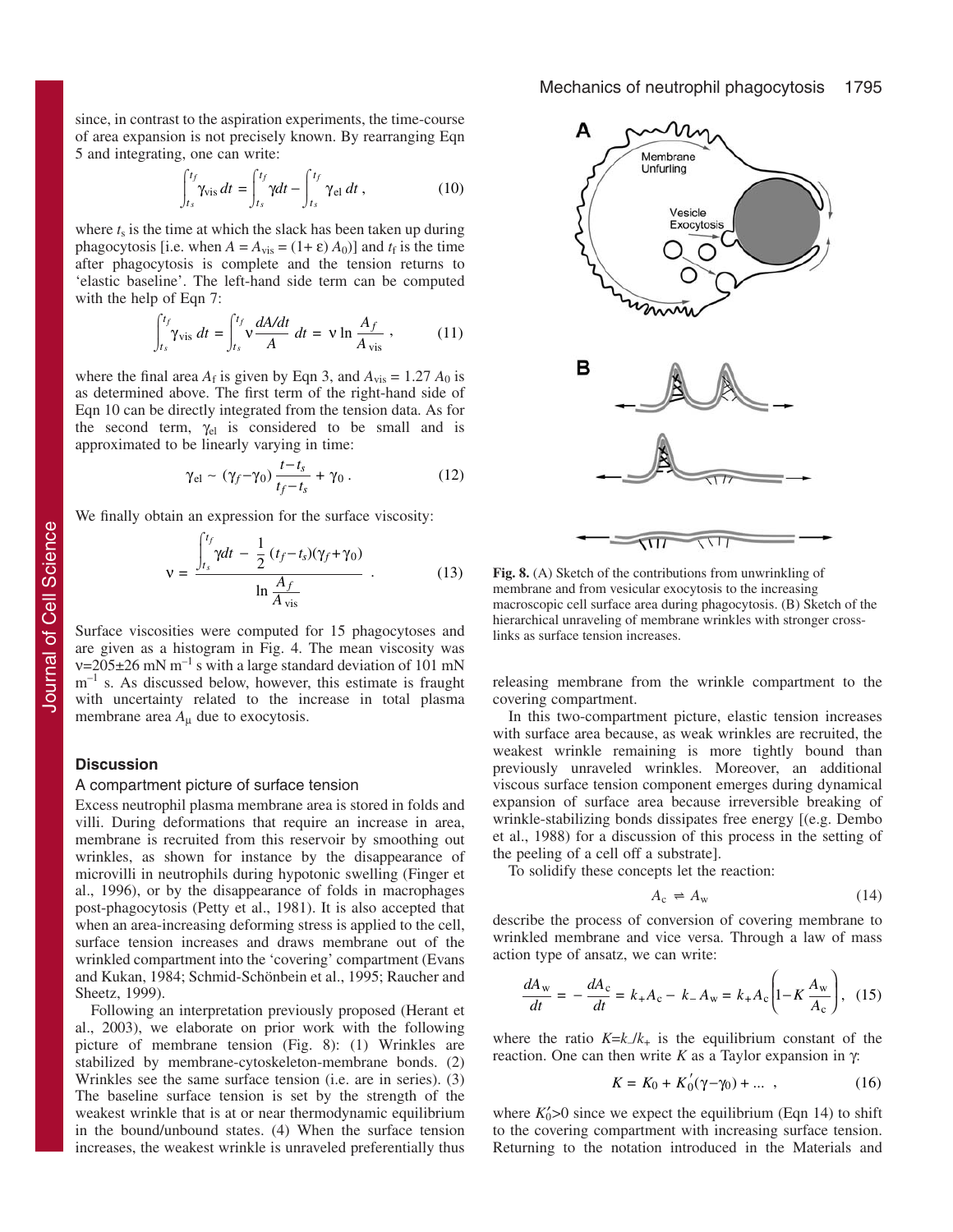Methods (Cortical tension section:  $A_c = A$ , total membrane area  $A<sub>u</sub>$ ) we have from membrane conservation  $A<sub>w</sub> = A<sub>u</sub> - A$ . At steady state, we thus have to first order:

$$
\gamma = \gamma_0 + \frac{1}{K_0'} \left( \frac{A}{A_{\mu} - A} - \frac{A_0}{A_{\mu} - A_0} \right). \tag{17}
$$

This expression shows approximate linearity of the surface tension on expansion for small expansions. It also gives a divergence for the surface tension  $\gamma$  as  $A \rightarrow A_{\text{II}}$ .

Returning to the non-steady state condition, inserting Eqn 16 in Eqn 15 gives:

$$
\gamma = \gamma_0 + \frac{1}{K_0'k_+} \frac{1}{(A_\mu - A)} \frac{dA}{dt} + \frac{1}{K_0'} \left( \frac{A}{A_\mu - A} - \frac{A_0}{A_\mu - A_0} \right), (18)
$$

where we have made use of the fact that  $K_0 = A_0/(A_0-A_0)$ . Once again, for small area expansions, one obtains an approximately linear relationship of surface tension with rate of area expansion. Evidently, this is an extremely simple model in which we have hidden the physics of the problem in Eqn 16 but it does provide some justification for postulating the existence of a tension stiffness and viscosity.

We have so far assumed that  $A<sub>u</sub>$  remains constant. Although this is probably a good assumption in passive cell deformation, phagocytosis is accompanied by the exocytosis of vesicles, which increases the plasma membrane area (see below). In this sense one could consider a three compartment model of the membrane (covering, wrinkled and vesicular) with the caveat that vesicular membrane conversion to other forms is not directly controlled by surface tension (discussed below).

Our proposed interpretation of the origin of surface tension in neutrophils relies on passive processes. This is a choice of simplicity within a minimal model of cortical tension. Unfortunately, parsimony seldom seems to rule biological systems. It is likely that many additional complexities lurk in the background as embodied by the powerful apparatus of signaling and effector molecular agents present in the neutrophil. For instance, active motor mechanisms of production of cortical tension cannot be excluded and are almost certainly active at some level (if only to repackage spare plasma membrane into folds and villi upon return to a spherical cell shape from a deformed state). We note that in the case of *Dictyostelium*, the finding that certain myosin I mutants have decreased surface tension argues in favour of a role for molecular motors (Dai et al., 1999) (although the cortical tension of *Dictyostelium* is approximately 1 mN  $m^{-1}$ , which is more than one order of magnitude larger than that of the neutrophil).

### Passive deformation versus phagocytosis

The original model by Herant et al. for neutrophil aspiration and pseudopod protrusion proposed a static surface tension of  $0.025$  mN  $\text{m}^{-1}$  independent of expansion, a surface viscosity of 75 mN  $m^{-1}$  s, and a viscous slack of 5% (Herant et al., 2003). These quantities were deduced from relatively small expansions (<30%). The extension of this characterization to higher expansions and to phagocytosis is discussed below.

## Elastic surface tension

We first consider the steady state data for passive deformation.

Combined with the physical picture developed above, the bimodal nature of the behavior of the surface tension with area expansion (Fig. 3) strongly suggests the existence of two classes of wrinkles: one that can be unfurled easily, and one that is more tightly stabilized (Fig. 8B). (An alternative equivalent view is that the bases of wrinkles are loosely bound, while the deeper portions are tightly bound.) As the neutrophil departs from a spherical shape and its surface area increases, membrane is first recruited from weak wrinkles leading to a slow rise in surface tension. After all those wrinkles are unfolded, membrane is recruited from more strongly-bound wrinkles and the surface tension rises steeply. It is interesting to note that the transition from soft to stiff regime occurs at an area expansion of ∼25%, which corresponds to the increase of surface area of a neutrophil threading a cylinder of diameter slightly less than 5  $\mu$ m. This happens to be close to the lower limit of capillary diameters and may not be coincidental.

In contrast to passive deformation through aspiration, phagocytosis does not bring about a significant increase in tension after internalization of the bead, except for large beads requiring more than 80% expansion of surface area. This is probably due to an increase of the microscopic plasma membrane area *A*<sup>µ</sup> through recruitment of membrane stored internally in vesicles. This is not a new concept: exocytosis of vesicles during phagocytosis by neutrophils has been directly observed (Suzaki et al., 1997). Moreover, in the case of macrophages, Petty et al. quantified by electron microscopy the internal stores of membrane brought to the surface during phagocytosis to be about 200% of the macroscopic area of the round cell (Petty et al., 1981). In the same vein, it appears from our data that the neutrophil has an internal reserve of membrane equivalent to ~50% of the macroscopic surface area of the round cell (this is on top of the reserve in the form of folds and villi of the plasma membrane, which is ∼100% and thus allows a maximum total area expansion ∼150%). This internal reserve can be delivered to the plasma membrane during and after phagocytosis resulting in a return to the initial baseline of the cortical tension as long as the area consumed by the creation of a phagosome does not exceed the reserve. We note that some biochemical agents of this membrane recycling pathway have been identified in macrophages and it has been shown that phagocytosis is impaired when this pathway is disrupted (e.g. Bajno et al., 2000; Niedergang et al., 2003).

## Viscous surface tension

The viscous component of the surface tension also behaves significantly differently in aspiration and phagocytosis as attested by the results shown in Fig. 4. We consider the viscous slack first; it is increased from 5% in passive aspiration to 27% in phagocytosis. From a physical standpoint, this slack corresponds to the amount of plasma membrane freely available for expansion of cell surface area without dissipative breaking of wrinkle-stabilizing bonds (Fig. 8). Two potential explanations for this difference come to the fore. Delivery of vesicular membrane to the cell surface by exocytosis may delay the need to unfurl wrinkles to create new surface area. Alternatively, the wrinkles themselves may be loosened by the cell as part of the activation of the phagocytosis pathway through enzymatic activity severing the wrinkle-stabilizing